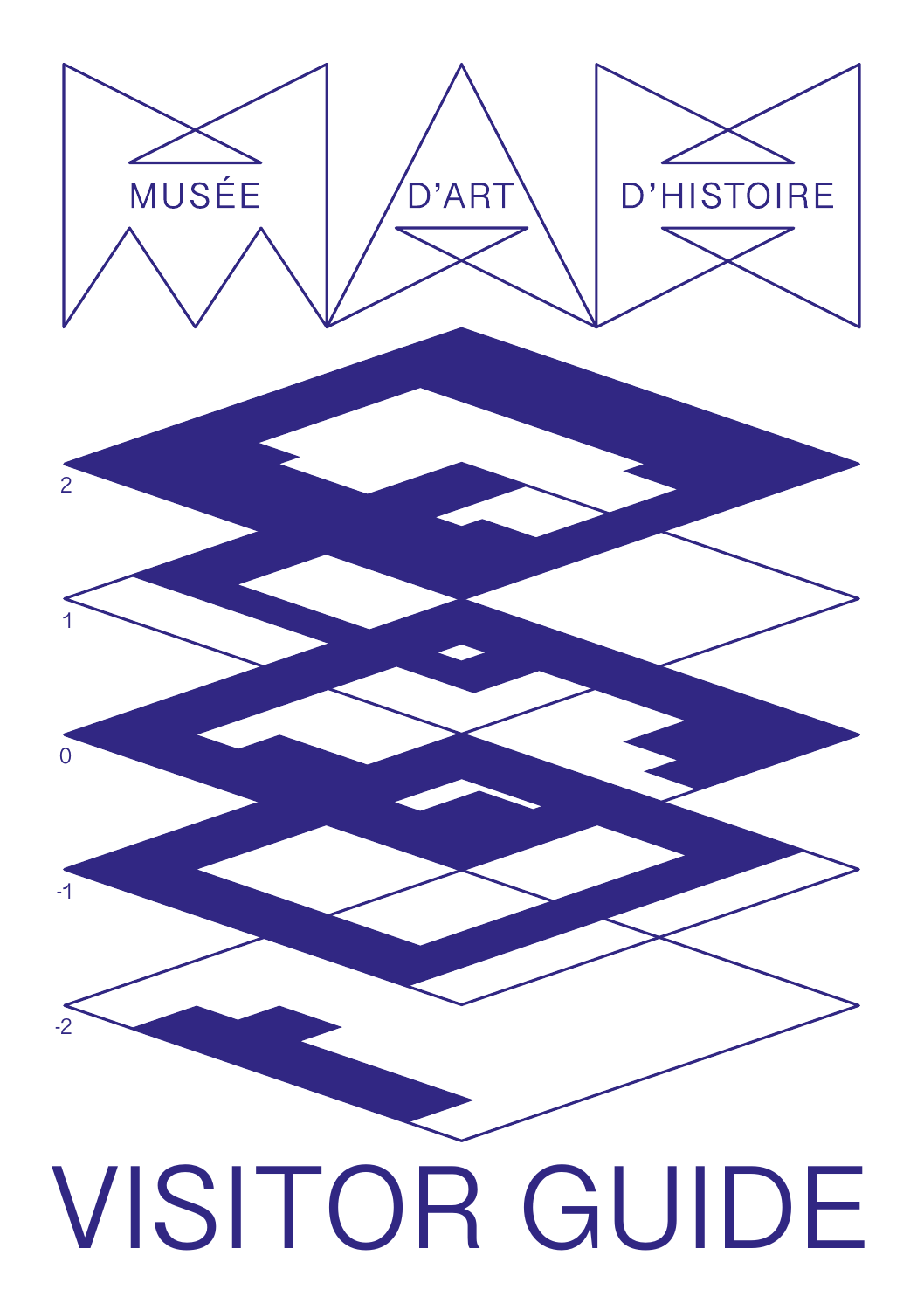#### PROGRAMMING

XL and L Exhibitions: the first part of the year (XL) is opened to an outside curator (an artist, writer, art historian, philosopher, for example), who is invited to cast a fresh eye on the museum and its treasures. The second part of the year (L) focuses on a specific aspect of the collection and is orchestrated by MAH's curatorial teams.

M and S Exhibitions: this cycle of unique exhibitions unveils littleknown parts of the collection, lifts themes approached in the large biannual exhibitions and furthermore launches collaborations with local institutions. Displays of works on paper are also included.

### **AUDIOGUIDES**

- 1. Connect your phone to *mah expo* WiFi.
- Visit soundcloud.com/mahgeneve or download the Soundcloud app to your device, then select the *MAHgeneve* page.
- 3. Pick the audio guide or the playlist of your choice, like *Parcours Coups de cœur* or *Parcours Invitation au voyage* or *Parcours Les étoiles du MAH*

### INCLUSIVE CULTURE

Since 2010, the MAH has worked to make the collection accessible to all. In addition to the descriptive and touch tours offered to the blind and visually impaired, tactile and audio Virtuoz<sup>®</sup> floor plans are available and sometimes complemented by 3D models of certain masterpieces.

Sign language video guides were created to allow deaf and hard of hearing visitors to discover the masterpieces of the collection on the website izi.travel (mah genève). All year round, visitors living with intellectual disabilities can enjoy visits in French that match their learning style. Finally, sensory visits accompanied by art therapists are organised for people living with Alzheimer's and for their caregivers.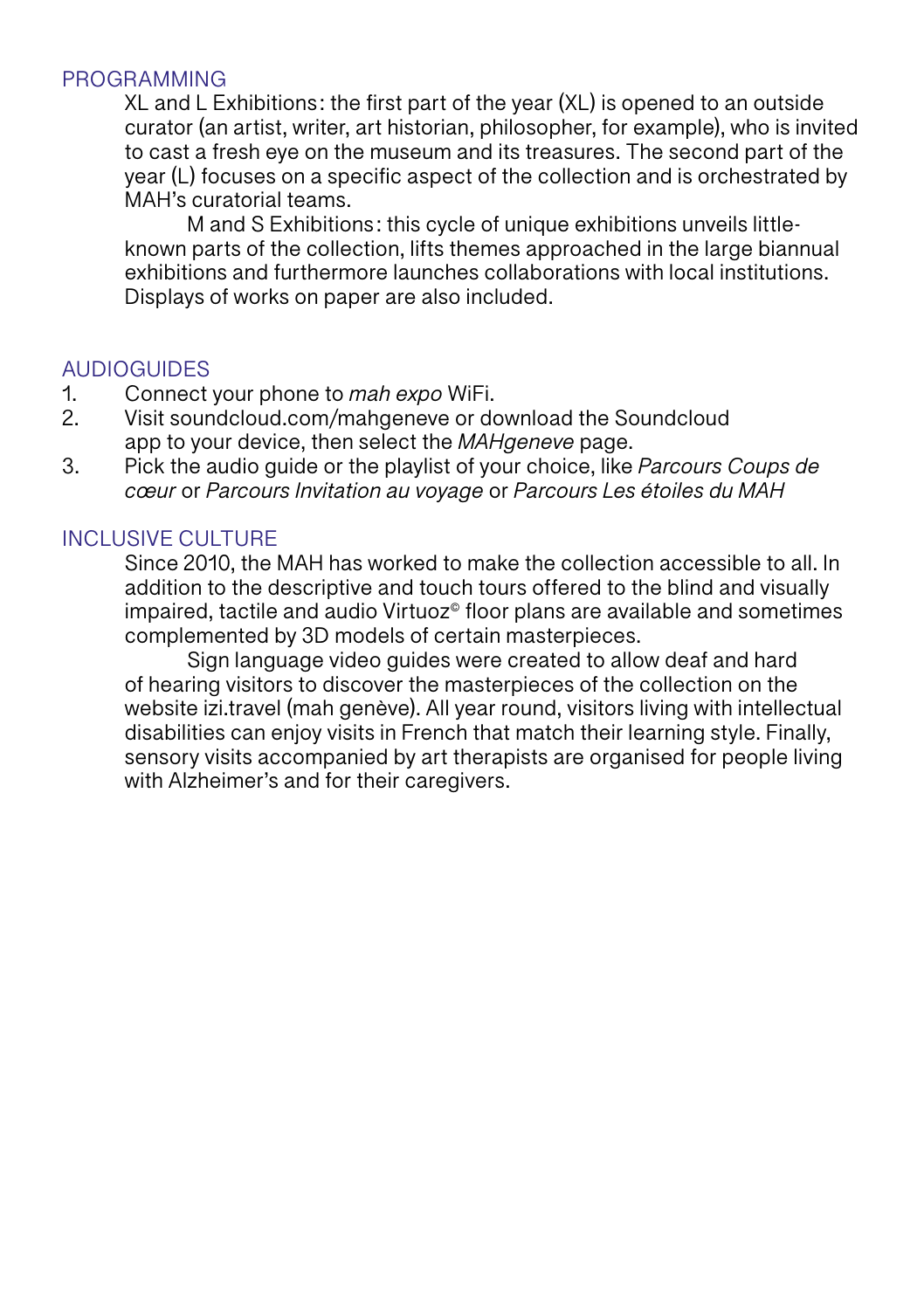Built between 1903 and 1910 by the Genevan architect Marc Camoletti, with the aim of uniting under one roof a number of dispersed public collections, the Musée d'Art et d'Histoire (MAH) is one of Switzerland's most important encyclopædic museums.

Boasting over a half a million objects, including major works and unique series that have made it an institution of international influence, the museum displays selections from its collections, which are devoted to the applied arts, fine arts, works on paper and to archæology.

Regional archeological findings, Egyptian and Classic antiquities, objets d'art, furniture, arms, paintings and sculptures are the witnesses to fifteen thousand years of history.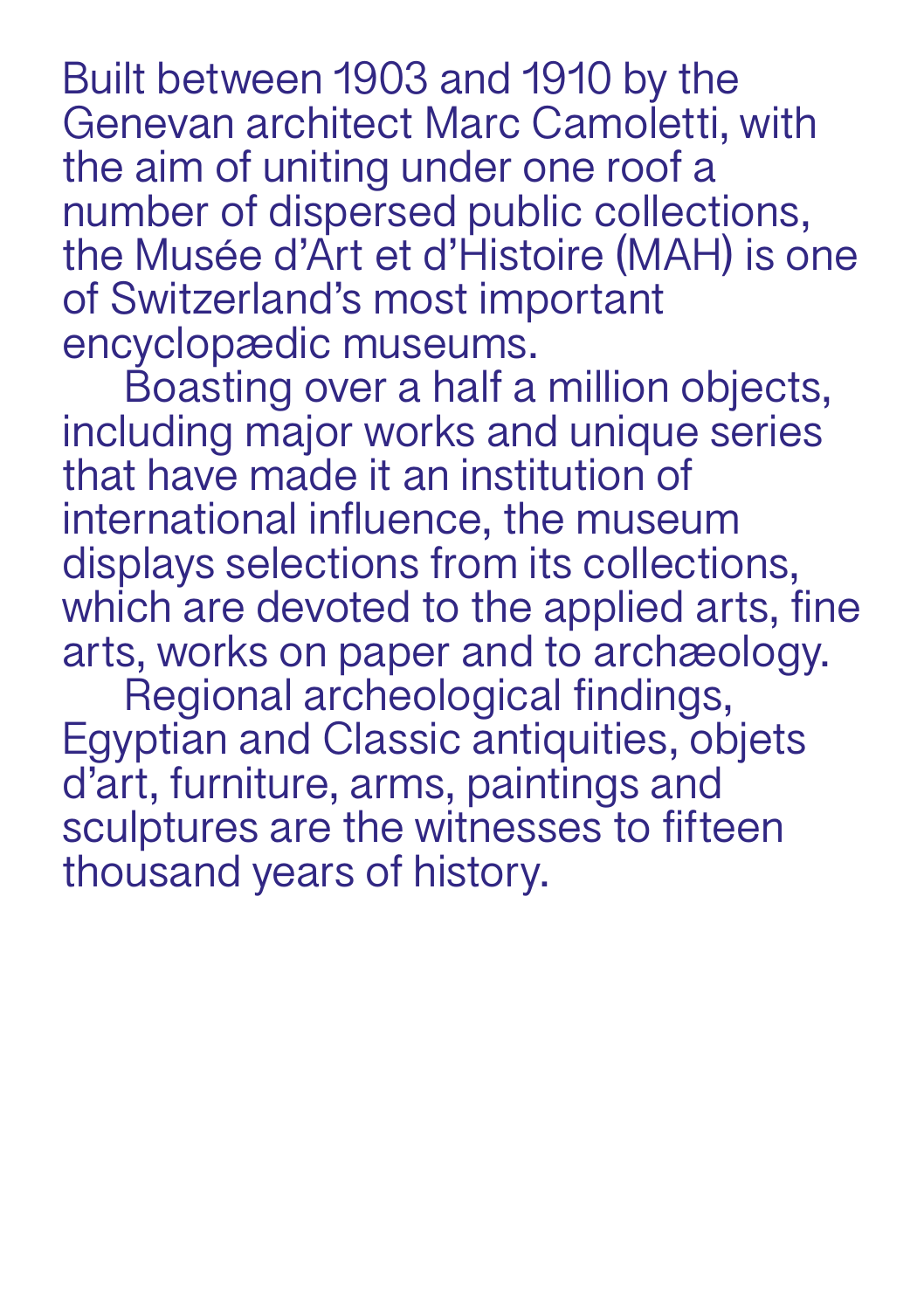# TEN MASTERPIECES

This selection outlines a tour through the permanent collection, with its distinctive features and highlights. These ten masterpieces are worth a visit in and of themselves.

#### Savoyard Helmet, ca. 1580.

From the end of the 16<sup>th</sup> to the early 17<sup>th</sup> century, this type of helmet was used in several European armies. According to history, this one, along with thirty similar examples, comes from the Escalade, that infamous night in December 1602 when Duke Charles-Emmanuel the Ist of Savoy attempted to seize the city of Geneva.

Stained Glass From St. Peter's Cathedral, *Saint James the Greater*, 1487.

This stained-glass window representing Saint James the Greater comes from the apse of St Peter's Cathedral in Geneva. It is part of an ensemble of six quasi complete windows, depicting the Apostles as well as Maria Magdalena.

Antonio Canova, *Venus and Adonis,* between 1789-1794 and 1820.

This sculptural group representing Venus and Adonis is by Antonio Canova, whose work is the epitome of neoclassical sculpture. Often inspired by mythology, Canova shows the sorrowful lovers in a tender embrace.



Konrad Witz, *The Miraculous Draught of Fishes*, 1444.

This work by painter Konrad Witz is one of the MAH's highlights. It plays an important role in Western art history: by reproducing existing topography, it has become the first realistic "portrait" of a recognisable landscape.

 $\mathcal{C}$ 

 $\overline{D}$ 

A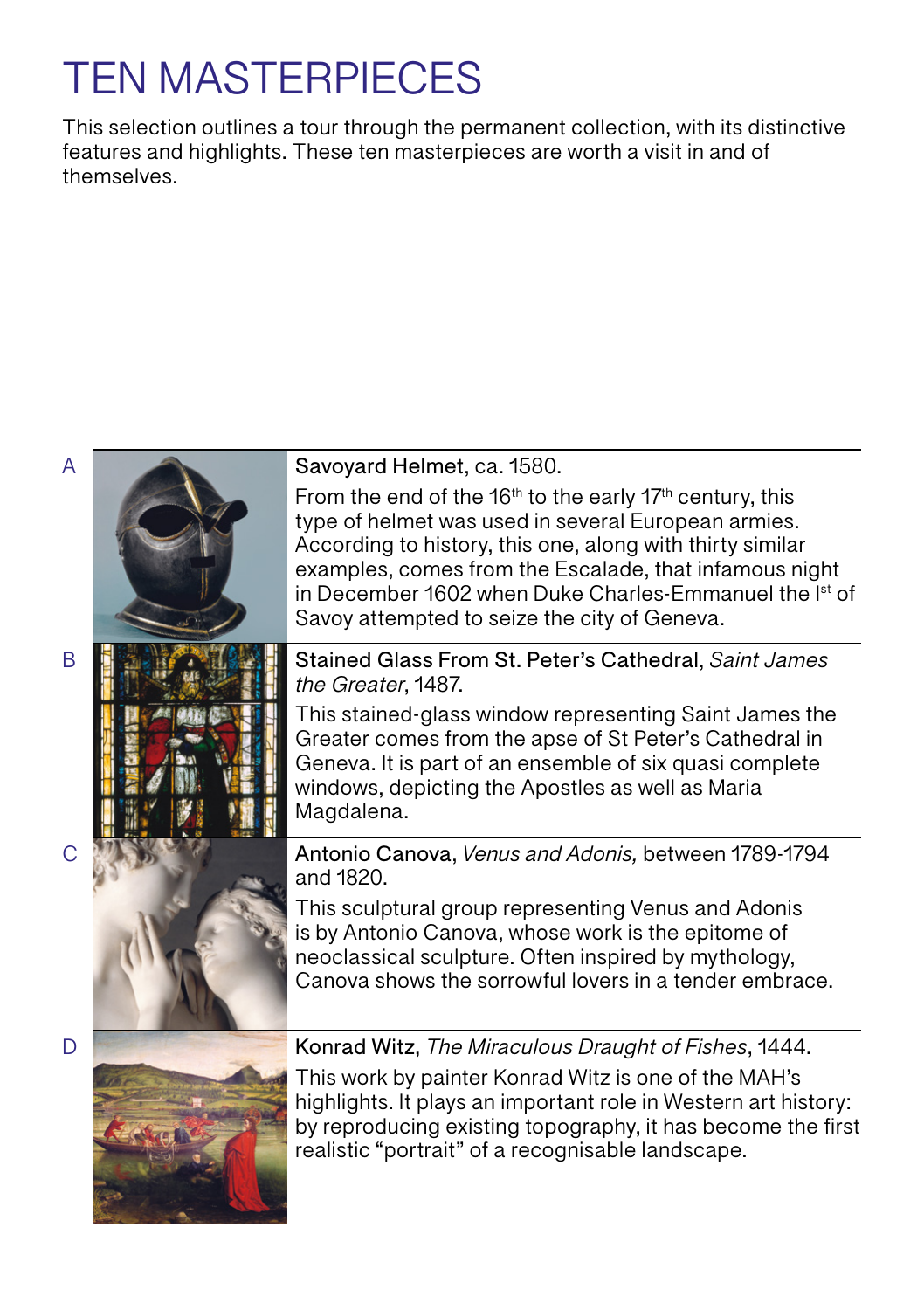



In his last years, Ferdinand Hodler dedicated himself to Swiss landscapes. He visited Grindelwald a few times, where he admired the mythical Jungfrau. The mountaintop emerges from the fog, showing its blue and white peak, symbolising a spiritual world.





Colossal Statue of Ramses II, 19<sup>th</sup> Dynasty, ca. 1290–1224 B.C.

Carved in a single block of granodiorite, this colossal statue was discovered in the Temple of Bubastis by Genevan Egyptologist Édouard Naville (1844-1926). In addition to its artistic qualities and historical significance, it is a rare example of an almost finished piece.



Large Silver Dish, known as the Charioteer and Hunters Late  $3rd$  – early  $4<sup>th</sup>$  century C.E.

This silver masterpiece from Antiquity reflects the lifestyle of the imperial court. Its central medallion depicts a victorious charioteer and evokes the importance of chariot racing. Six hunting scenes decorate the dish's lip.



Portrait of Pompeia Plotina, between 118 and 120 C.E.

When compared to other sculpted portraits and numerous representations on coins, this statue undoubtedly is Pompeia Plotina. Originally from Nîmes, she married Trajan, who ruled the Empire from 98 to 117, and influenced her time by using her power to the people's advantage.

G

H

I

J

F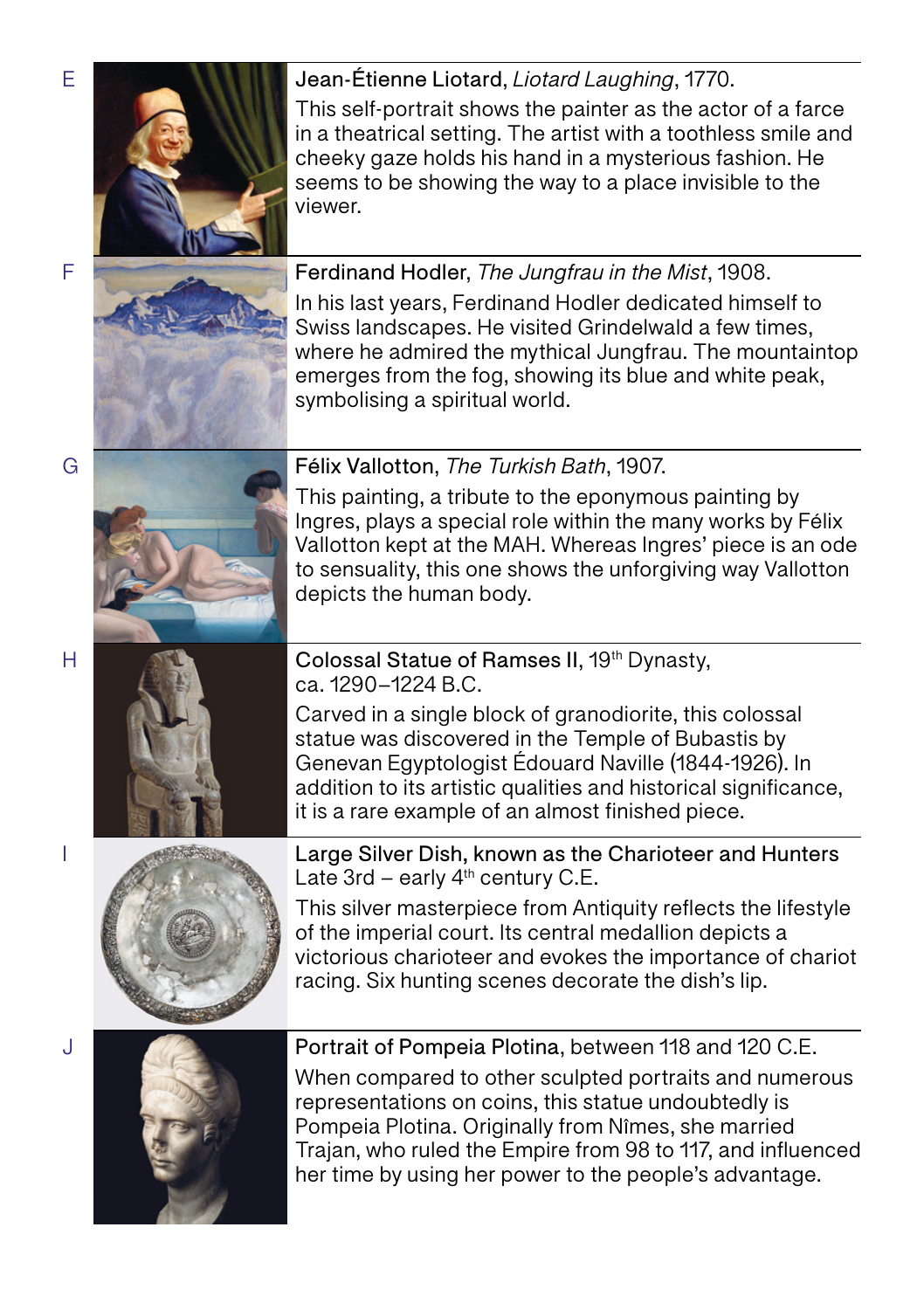## 2 FINE ARTS WORKS ON PAPER

M Exhibitions : *Surimono*, through August 21, 2022 *The Mountain in Perspective*, September 23, 2022 - February 19, 2023 S Exhibitions : *Racing Time*, through October 2, 2022 *Masters of Imagination*, October 8, 2022 - January 29, 2023

### APPLIED ARTS 1

M Exhibitions : *Pastime*, through August 28, 2022 *Making Money : 19th Century Genevan Banknotes*, October 1, 2022 - February 19, 2023

## 0 ADMISSIONS DESK APPLIED ARTS

L Exhibition : *10 Billion Years*, July 22 - October 30, 2022

- ARCHÆOLOGY RESTAURANT -1
- REGIONAL ARCHÆOLOGY -2



**FUGILITY** 

 $\hat{\lambda}$  CLOAKROOM



RESTROOM

RESTAURANT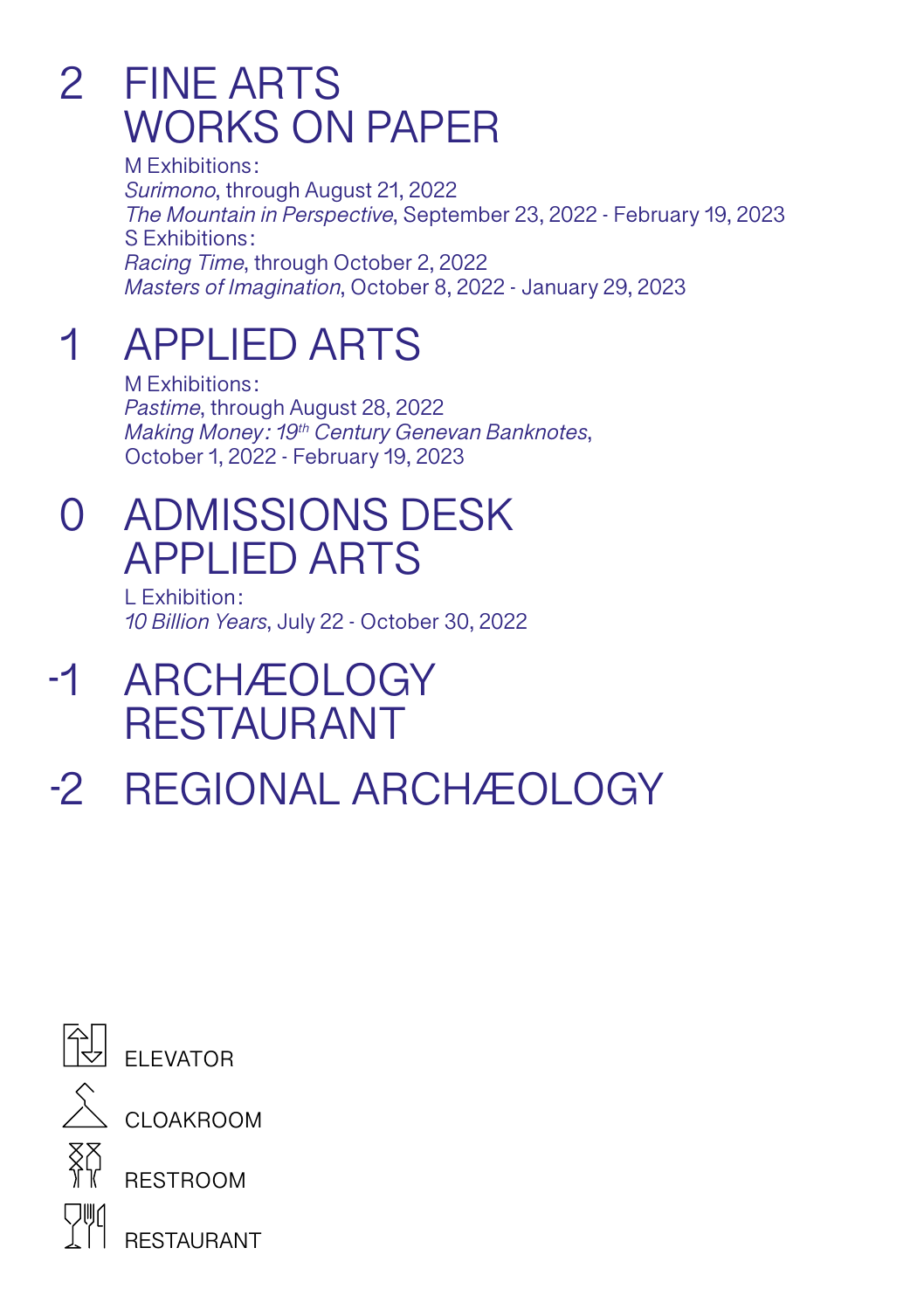

## 0 APPLIED ARTS

With more than 23,000 objects ranging from the Middle Ages to the  $21<sup>th</sup>$  century, the Applied Arts collection is particularly diverse. It includes a multitude of ancient arms, silverwork, pewterware, textiles and furniture.

The Armoury Room displays arms from the late Middle Ages to the 18<sup>th</sup> century and presents artefacts from the 1602 Escalade, when the Duke of Savoy attempted to seize the city of Geneva.

Historic rooms immerse the viewer in a lifelike reconstruction of the past, illustrating how the museum presents furniture and artworks in their original context.

L Exhibition : *10 Billion Years*, July 22 - October 30, 2022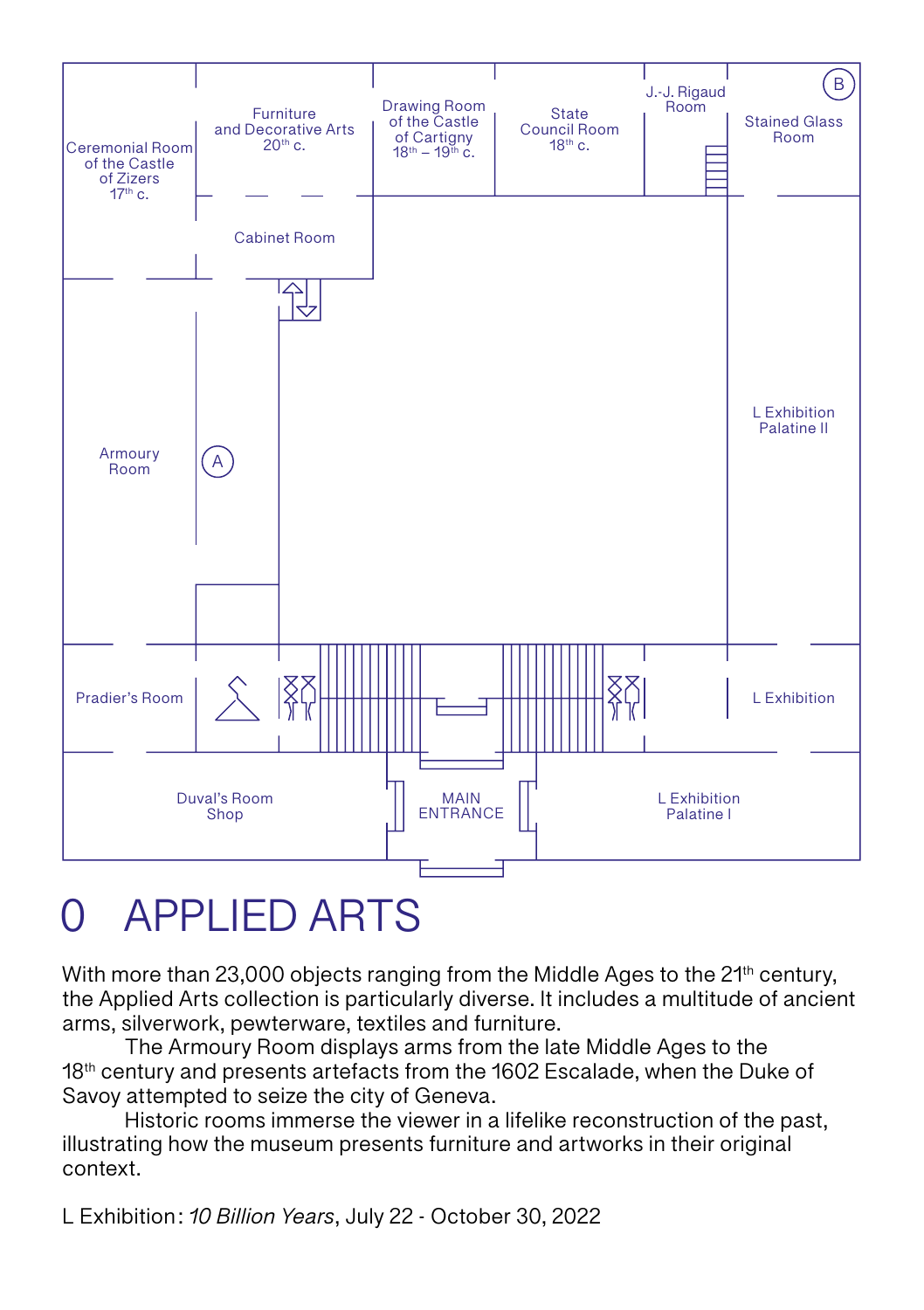

# 1 TEMPORARY EXHIBITIONS

In the suite of galleries dedicated to temporary exhibitions, several Swiss historical rooms, with sculpted woodwork from the Castle of Zizers (the canton of the Grisons), present 17th century decorative arts.

M Exhibitions : *Pastime*, through August 28, 2022 ; *Making Money : 19th Century Genevan Banknotes*, October 1, 2022 - February 19, 2023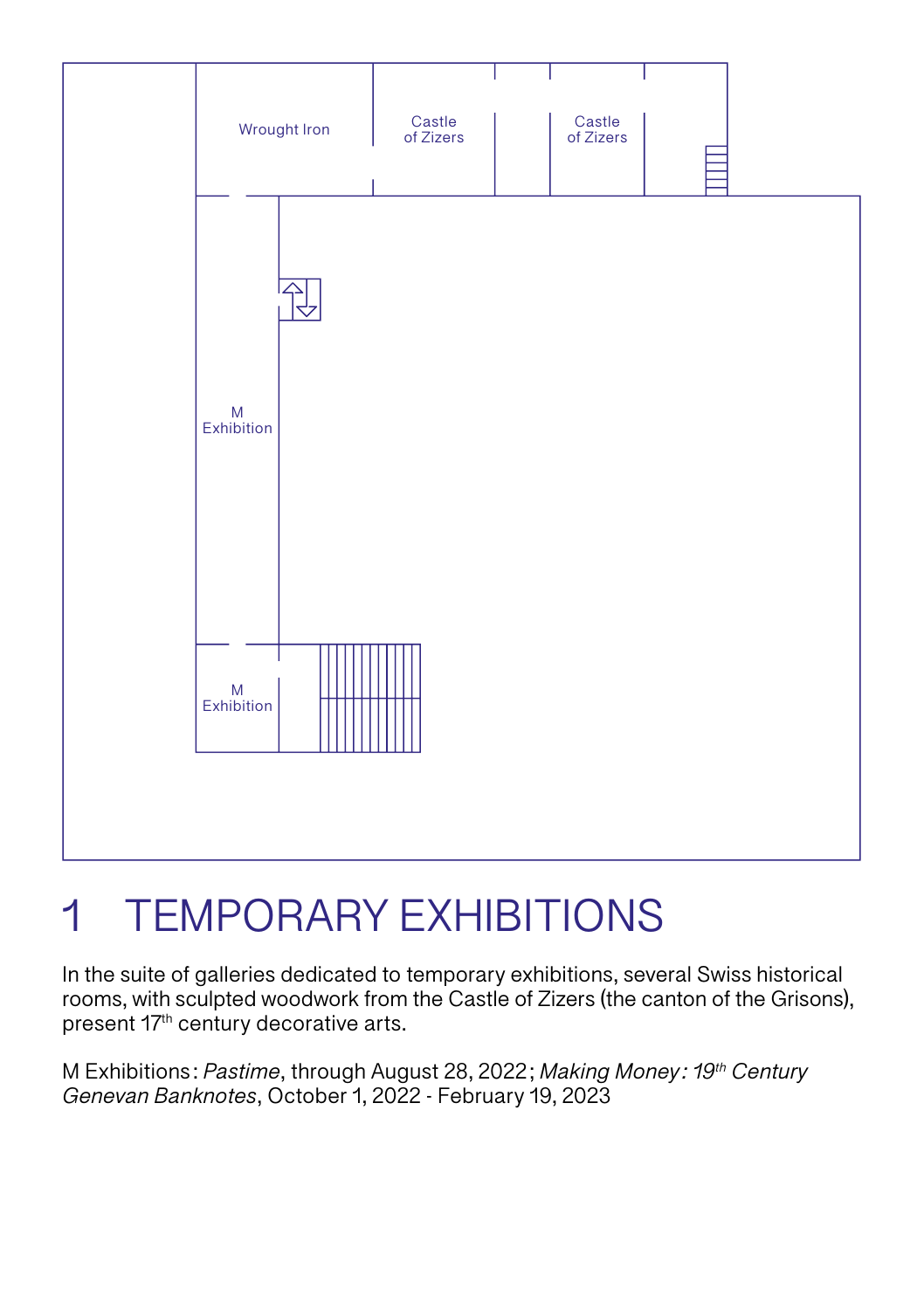

## 2 FINE ARTS & WORKS ON PAPER

This route threads from the Middle Ages to the mid-20<sup>th</sup> century, from Konrad Witz to Alberto Giacometti, and offers a panoramic view of European art recentred around Swiss art. While retracing a history of art through major pieces, the approach cultivated here is both chronological and thematic.

The floor is anchored by five rooms devoted to evolving presentations from the collection : a large gallery of special exhibitions (M) and four cases displaying works on paper (S).

M Exhibitions : *Surimono*, through August 21, 2022 ; *The Mountain in Perspective*, September 23, 2022 - February 19, 2023. S Exhibitions : *Racing Time*, through October 2, 2022 ; *Masters of Imagination*, October 8, 2022 - January 29, 2023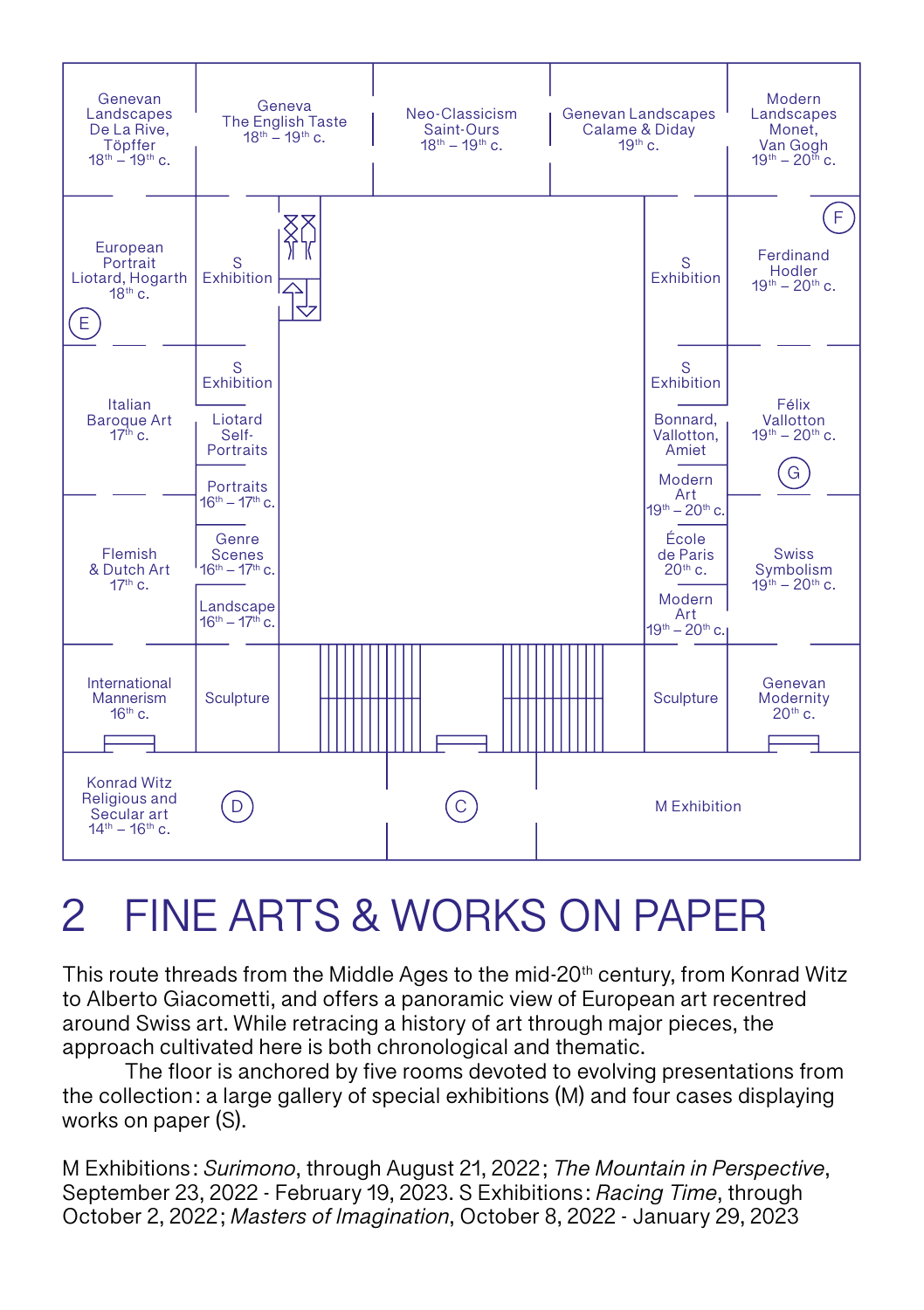

## ARCHÆOLOGY

The antiquities collection includes more than 70,000 objects. Assembled for the most part in the 19<sup>th</sup> century at the instigation of collectors, it testifies to the Genevan taste for ancient civilisations.

The pieces are displayed in chronological order, leading the visitor from Pharaonic Egypt to the Roman Empire via Ancient Greece and the peoples of the Italian peninsula before the Roman expansion.

The MAH boasts having the largest Egyptian antiquities collection in Switzerland. The flagship of the Greek collection is unquestionably the Italiote funerary vase collection from the Greek colonies of Southern Italy. The superb group of sculpted portraits in the gallery of Roman antiquities is not to be missed either.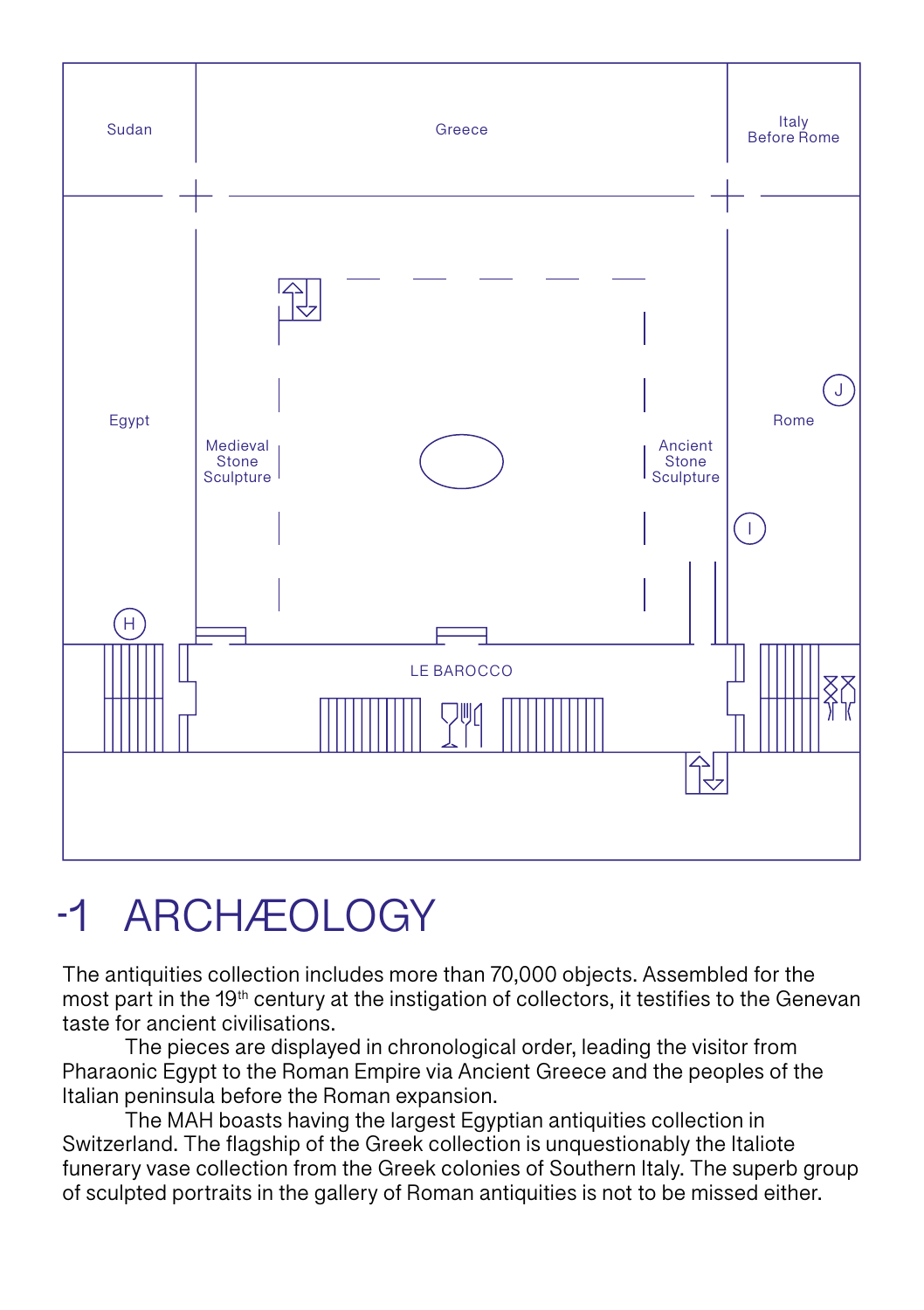

# -2 REGIONAL ARCHÆOLOGY

The Regional Archæology room presents discoveries made in the Geneva region from over more than a century. The installation guides the viewer from the first signs of human occupation, around 13,000 B.C., to the year 1000 of the modern era. This room contains one of the museum's treasures, the oak statue of an Allobrogian (Genevan Gaul) chieftain, standing nearly three metres high.